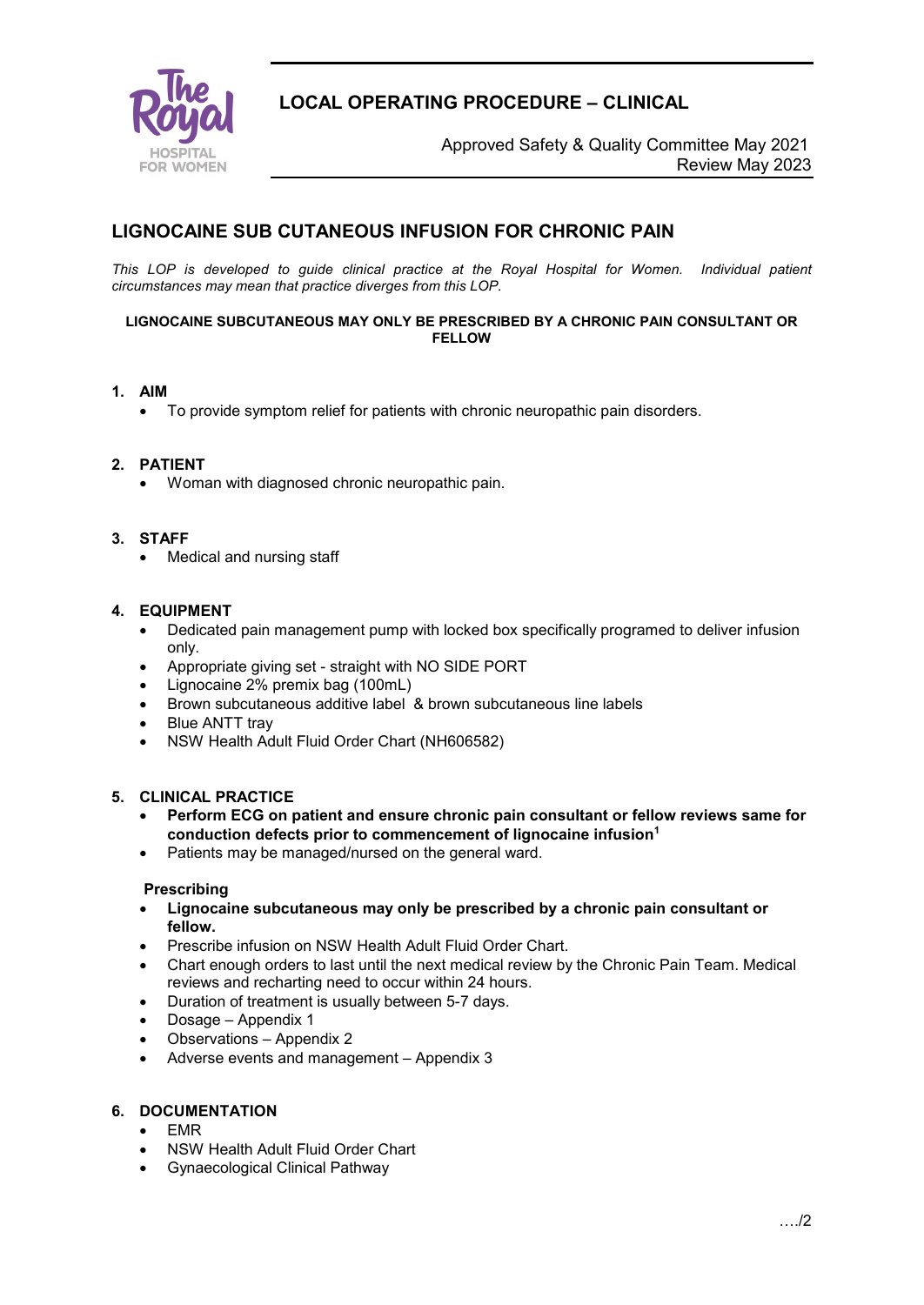



# **LIGNOCAINE SUB CUTANEOUS INFUSION FOR CHRONIC PAIN cont'd**

## **7. EDUCATIONAL NOTES**

- Systemic local anaesthetic type drugs are effective in the treatment of chronic neuropathic pain states, particularly after peripheral nerve trauma1
- Lignocaine stabilises the neuronal membrane and prevents the initiation and transmission of nerve impulses.
- It is recommended that the patient has an ECG and a medical officer reviews the ECG for conduction defects prior to the administration of Lignocaine1
- This infusion presents a falls risk for the patient. Please refer to Falls Prevention and Management Policy below.

#### **Contraindications**

- Adams-Stokes Syndrome
- Wolff-Parkinson-White Syndrome
- Severe atrio-ventricular, sino-atrial, or intraventricular heart block not managed with a pacemaker.
- Sensitivity to amide-type local anaesthetics.
- Refer to MIMS for more information

#### **8. RELATED STANDARDS / POLICIES / PROCEDURES / CLINICAL PRACTICE LOP**

- Prevention Infection and Control Policy PD 2017/013
- Medication Handling in NSW Public Health Facilitates PD 2013/043
- High Risk Medicines Management Policy PD 2015/029
- User-applied Labelling of Injectable Medicines, fluids and lines PD 2016/058
- Labelling of Injectable Medicines, Fluids and Lines
- Patient (Adult) with Acute Condition for Escalation (PACE) Criteria and Escalation
- Clinical Handover: Implementation of ISBAR Framework and Key Standard Principles SESLHDPR/303
- Patient with Acute Condition for Escalation (PACE): Management of the Deteriorating ADULT and MATERNITY Inpatient - SESLHD PR/283
- Falls Prevention and Management for People admitted to Acute and Sub Acute Care SESLHDPR/380

## **9. RISK RATING**

**HIGH** 

#### **10. NATIONAL STANDARD**

4- Medications

#### **11. REFERENCES**

- 1. Systemic administration of local anaesthetic agents to relieve neuropathic pain Cochrane Database
- 2. Australian and New Zealand College of Anaesthetists and Faculty of Pain Medicine. 2010, Acute Pain Management: Scientific Evidence. Third Edition
- 3. MIMS

## **REVISION & APPROVAL HISTORY**

Reviewed and endorsed Therapeutic & Drug Utilisation Committee 28/4/21 Approved Quality & Patient Care Committee 16/8/18 Endorsed Therapeutic & Drug Utilisation Committee 12/7/18

**FOR REVIEW : MAY 2023** 

2.